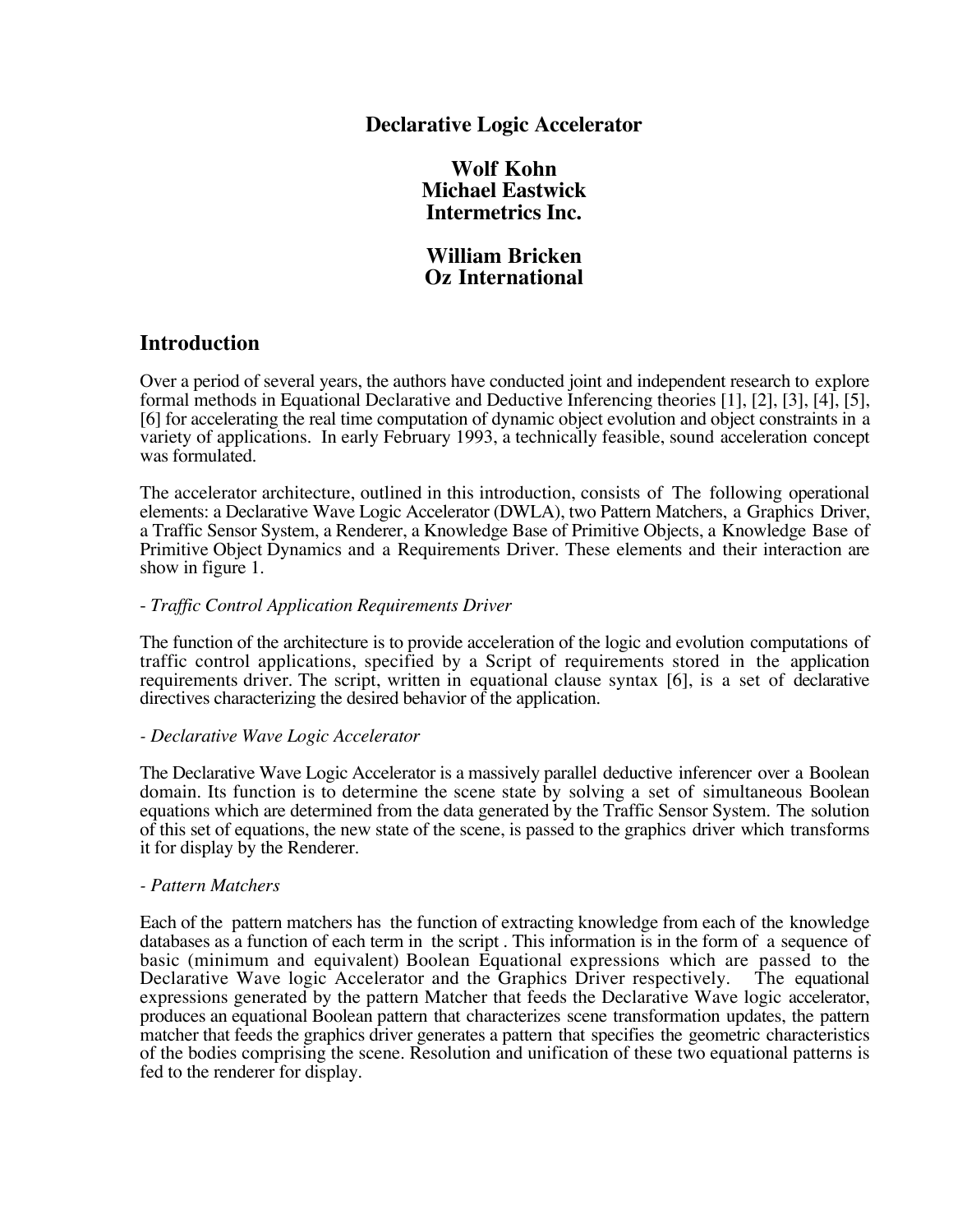### - *Graphics Driver and Renderer*

These two devices are commercially available devices.

The architecture is provided also with a system controller / scheduler, and auxiliary memory which, for simplicity, are not shown in figure 1. The architecture is applicable to accelerating any logic process. The inferencing processes, implemented in the DWLA and Pattern Matcher elements of the architecture, is the same for any application. The knowledge databases, however, would be logic process dependent.



**Figure 1.Functional Architecture**

# **Technical Description**

## **Declarative Wave Logic Accelerator (DWLA)**

This section is divided in two subsections: Structure and Operation. In the first subsection we describe the functional characteristics of the proposed device. The second subsection is devoted to an overview of how it works.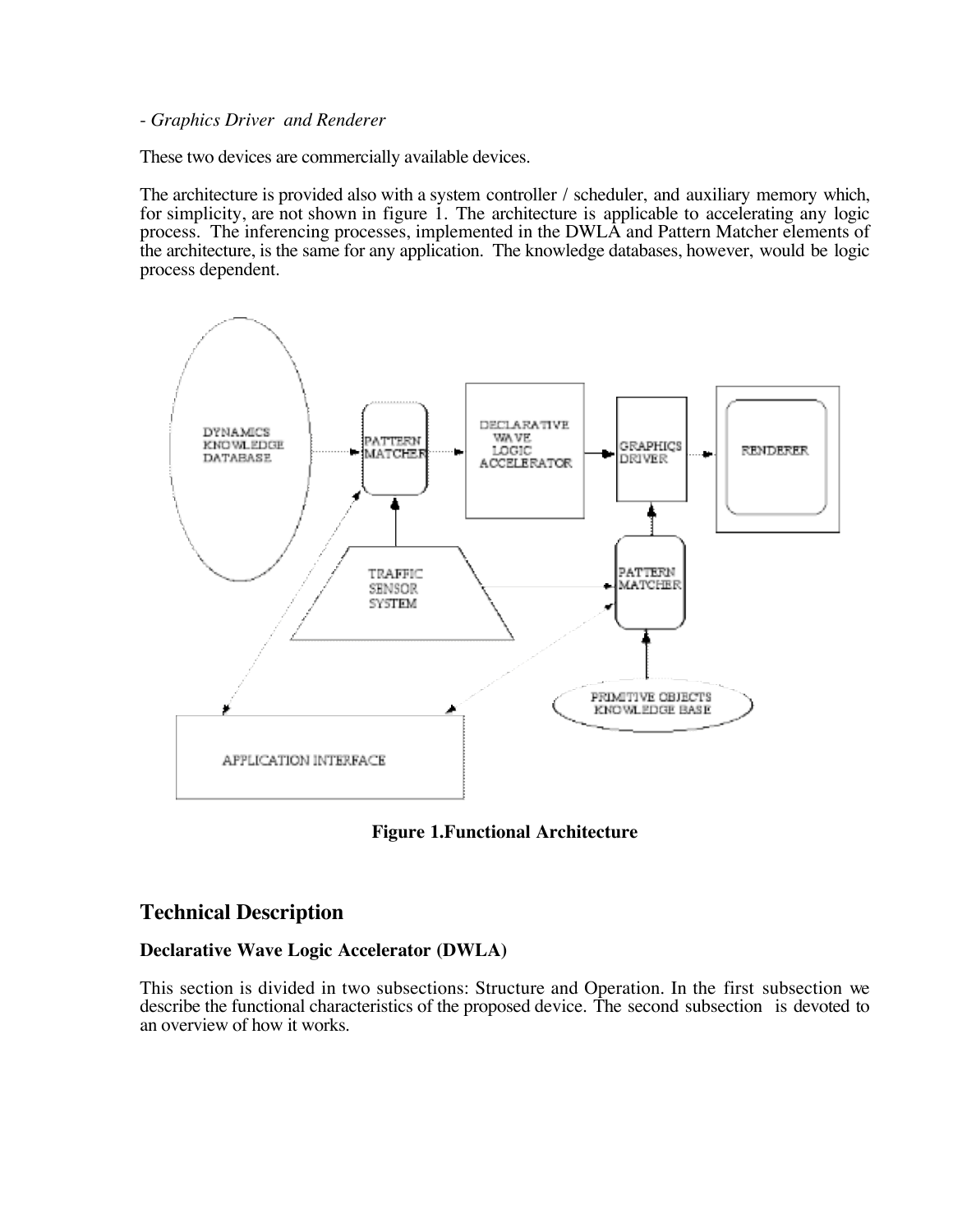## **DWLA Structure**

The DWLA is a synchronous two dimensional array of identical processors that communicate in nearest-neighbor fashion. A diagram of the device is shown in figure 2. The device is provided with two bi-directional I/O registers labeled boundary registers. A computation process by the device, which we will describe in the Operation subsection, is triggered by data in those registers.

 The I/O data and the internal data the device computes on, are given by Boolean equations over a multivalued Boolean algebra, called the Domain Algebra. This algebra characterizes the expressions from which the alluded equations are built.



**Figure 2. Declarative Wave Logic Accelerator**

Each processor in the array, which is called a Node Inferencer, executes one of a finite number of basic inferences on its input data: a set of equations generated by its nearest neighbors. A basic inference step is a transformation in the space of Boolean equations. It transforms the input equations into a single output equation. The flow of equational data is accomplished through the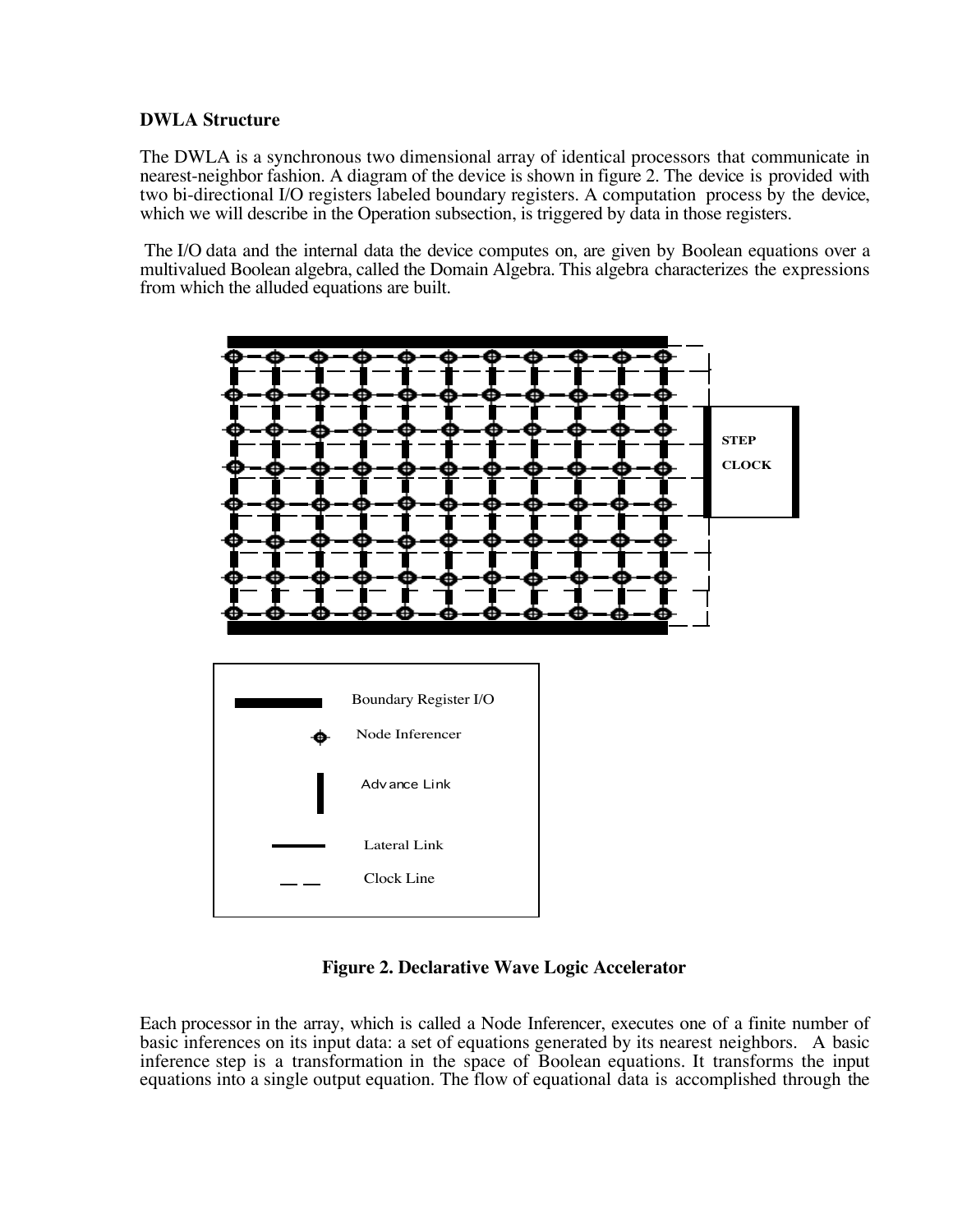network connecting the processors. This network is composed of two types of links: Advance Links and Lateral Links.

The structure of both types of links is similar. Each link is a channel capable of transmitting a tuple of Boolean expressions (an equation) but, the advance links carry in addition a binary field indicating Wave Propagation Direction. We will explain this concept in the Operation sub section. In addition to the nearest-neighbor links, each processor is connected to the clock of the device via a clock channel for synchronization. Execution and data transfer is triggered by the timing signal issued by the Step Clock to each inference processor via the clock channel.



**Figure 3. Node Inferencer**

To a large extent, the computational capabilities of the Declarative Wave Logic Accelerator are determined by its number of inference processors. We will discuss this in the Behavior sub section.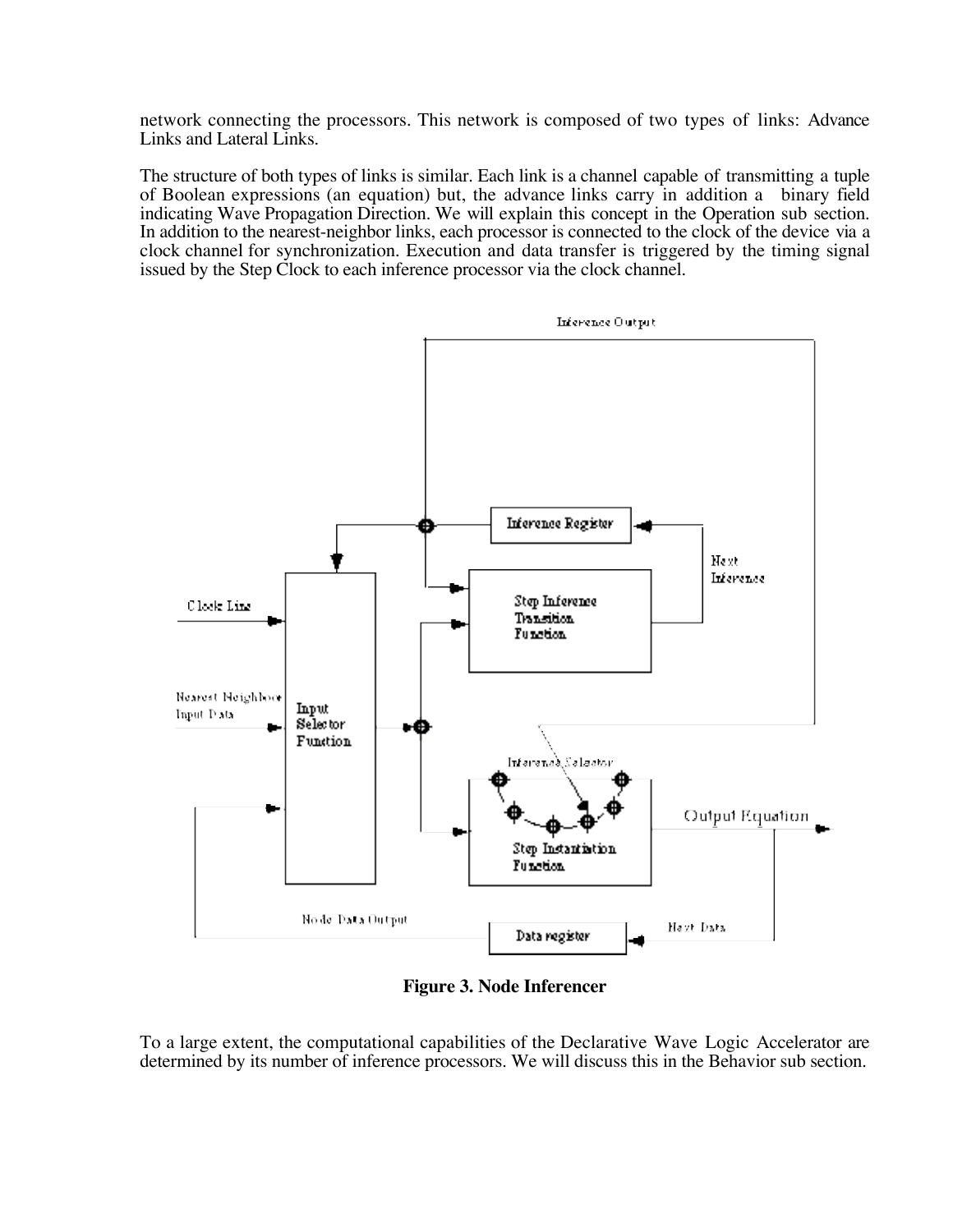The architecture of an Inference processor is shown in figure 3. It consists of three computational elements called Input Selector Function, Step Inference Transition Function, and Step instantiation Function and two registers, the Inference register and the Data register.

For each inference processor, the Input Selector Function extracts from its nearest neighbor's data a subset that is compatible with the current inference transformation to be executed. The Label of this inference (i.e. its name) is stored in the inference register. The subset of nearest neighbor's data associated with an inference operator is referred to as its neighborhood. Examples of some possible neighborhoods are shown in figure 4. In the figure, a small oval indicates a node in question and the big oval indicates the neighborhood corresponding to the current inference step. Notice that each inference processor in the array may be an element of its own neighborhood.



**Figure 4. Node addressing and Node Neighborhoods**

The input selector function data flow is as follows: upon receiving the step clock signal, it reads the inference register to determine the current inference transformation. then it computes the appropriate neighborhood and reads in the inference data registers of the processes in this neighborhood. this data is fed to the step inference transition and step instantiation functions for further processing.

The step inference transition function computes the label of the next inference transformation to be executed by the inference processor as a function of the current inference label stored in the inference register and the neighborhood data. This label is stored in the inference register

The step instantiation function is a device that encodes the inference transformations for transforming a set of Boolean equations into a single equivalent equation with lower term expression complexity. Each of the inference transformations, which are discussed in detail in [1],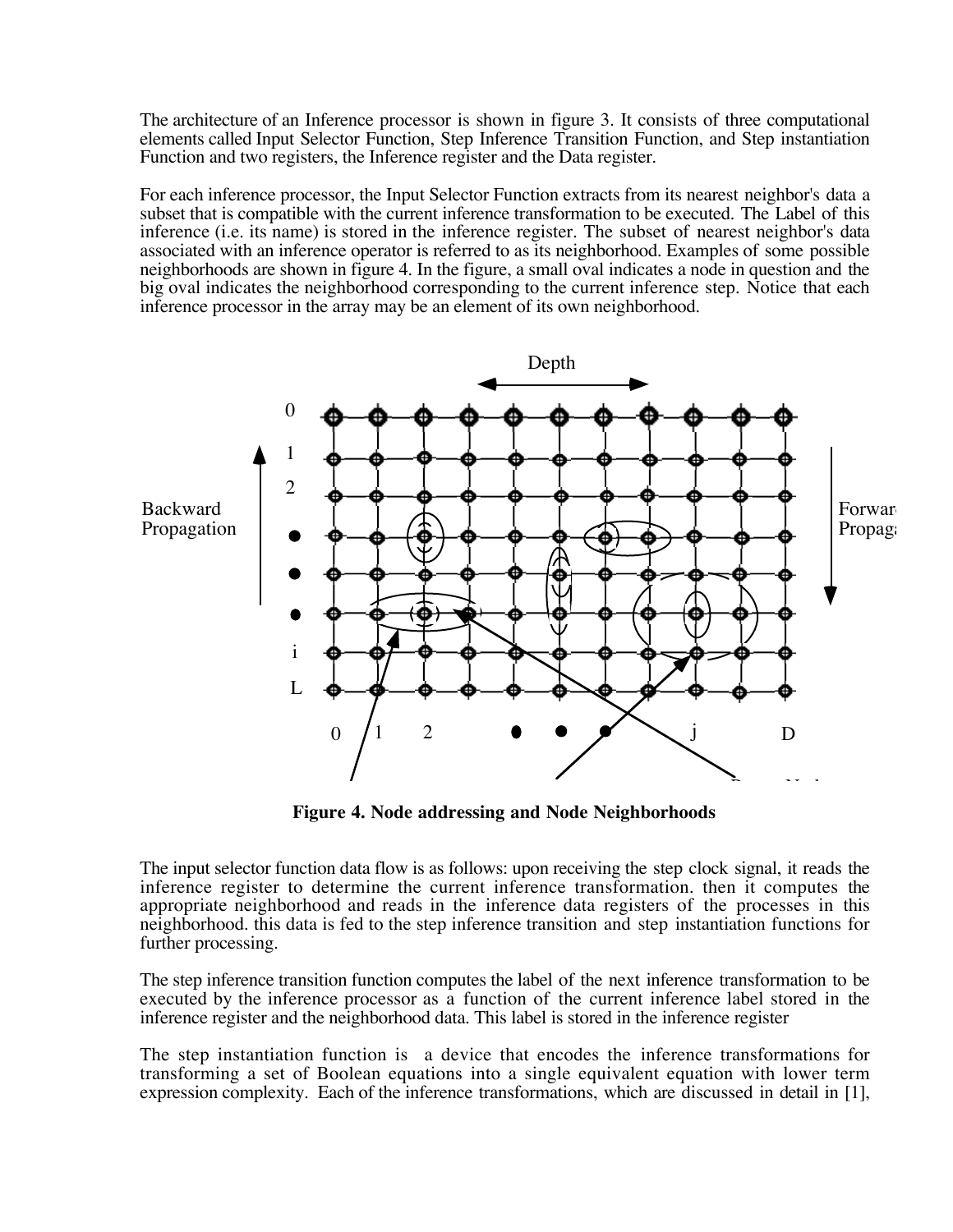are themselves given by Boolean expressions over the Cartesian product of the domain Boolean algebra of the device. Thus, each of the Boolean transformation can be implemented with combinations of the standard switching gates (and's, or's, not's). Each implemented inference transformation is assigned a unique distinct label.

In addition to the inference transformations, the step instantiation function includes an inference selector whose function is to read the inference register to get the current label of the inference transformation and to activate it.

Once an inference transformation is activated, it transforms the current neighborhood equation into an equation whose term complexity is no larger than of the neighborhood equations and stores that result in the data register.

In synthesis, the declarative wave logic accelerator is a massively parallel device for the solution of simultaneous Boolean equations. Given a set of Boolean equations, they are transformed into a single Covering equation external to the device, then this equation is fed to the accelerator via one of the boundary registers, and the corresponding variable instantiations are collected in a boundary register (possibly the same one). As we shall see in the next section, the resolution strategy is guided across the device via the implementation of a propagation strategy that makes the variable instantiation and equation transformation proceed in the form of a computational monotonic wave.

## **DWLA Operation**

The operation of DWLA is characterized by the evolution of its State over the computation time. In principle, the state of the DWLA at each step clock update is given by the contents of the inference and data registers of each of its inference nodes. We will see below that the Operational State is a proper subset of the DWLA state.

Each inference node can be either Dormant or Active. An inference node is dormant if its inference register contains the label corresponding to the identity inference operator and its data register contains the trivial equation  $1 = 1$ . An inference node is active if its inference register contains any label different than the identity or its data register contains anything different than the trivial equation.

A Wave is a collection  $C_t$  of tuples of the form  $(l, e, d, (i, j))$  where l is an inference label, e is a Boolean equation, d is a binary digit indicating propagation direction and (i,j) is the address of an inference node of DWLA. The sub index indicates the current (t) clock update.

A Computation by DWLA, is a sequence of waves propagating in one of two directions, Forward  $(d=1)$  or backwards  $(d=0)$ . In figure 5, two concurrent computations are illustrated; one propagating forward and the other propagating backwards. If at time t, a non boundary inference node at location (i, j) is participating in a forward computation, the results of its inferencing can only be accessed by the input selector functions of the inference nodes at locations  $(i, j)$ ,  $(i+1, j)$ ,  $(i-1, j)$ ,  $(i, j)$ j+1). The direction of propagation, imposes similar restrictions on feasible neighborhoods for backwards propagation.

If in a computation, a node inferencer whose data register is connected to one of the two boundary registers forms part of a forward (backwards) propagation wave and has an equation with unresolved variables (i.e. an equation of the form  $p(x_1, ..., x_n) = q(x_1,...,x_n)$  with  $x_1,...,x_n$  variables over the Domain Boolean Algebra, and p, q, Boolean expressions) in its data register, it becomes part of a backwards (forward) propagation wave which is considered part of the same computation. This is the only mechanism provided for wave reversal.